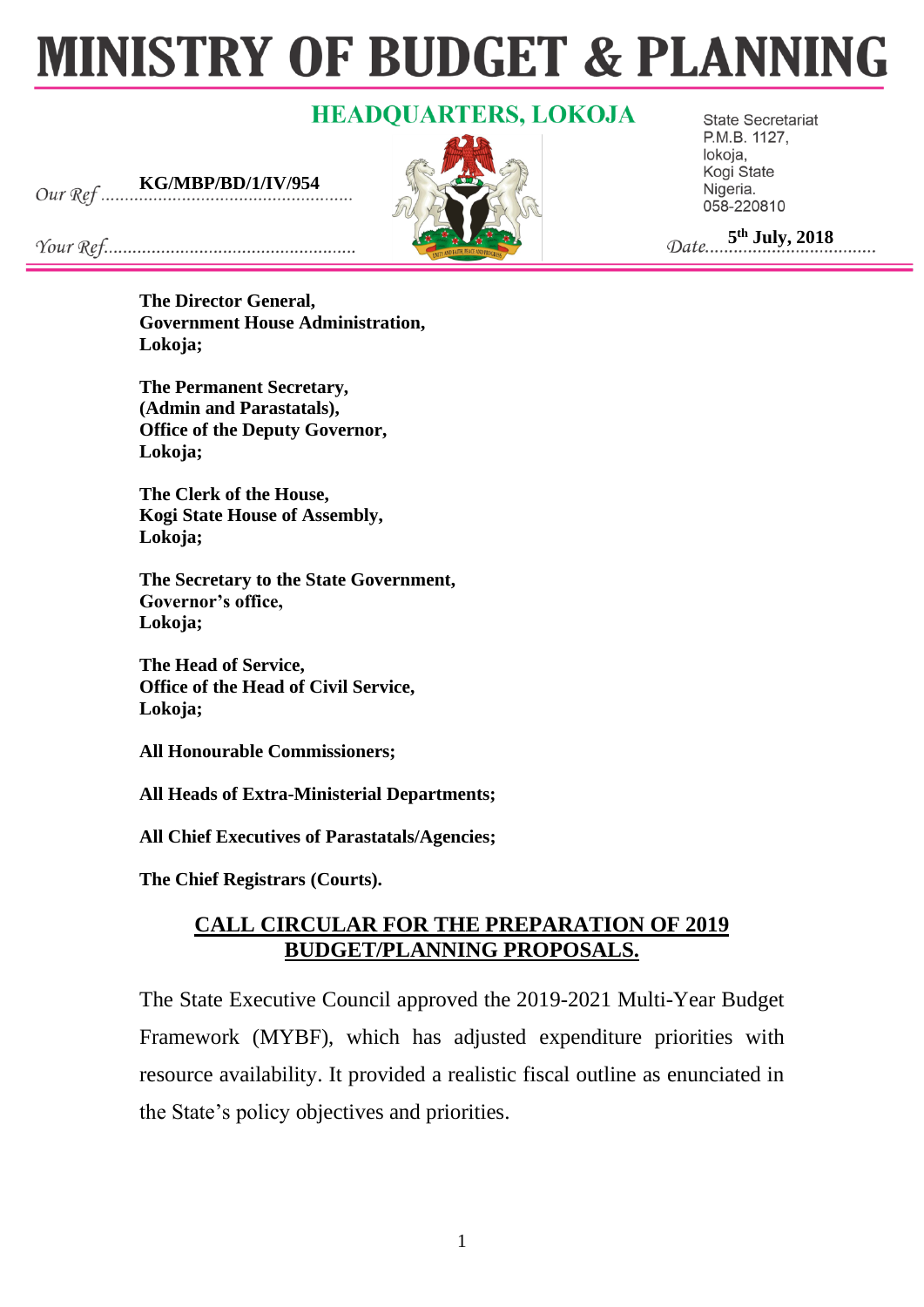This will, to a large extent, ensure the delivery of a well- articulated policy oriented Budget that is consistent with the Vision and Mission of the present Administration.

However, the year 2019 Budget is targeted at strengthening Government achievements, which includes but are not limited to;

- Complete on-going projects and add new projects in the critical areas of need;
- Expansion of our revenue base in the area of Internally Generated Revenue (IGR);
- Enhance greater transparency and proper accountability in our public expenditure management;
- Produce a conducive environment for investors and Donor Agencies to operate in the State, and
- Reduce the level of Domestic Debt Profile of our state.

2. This Budget Call Circular sets out guidelines and instructions for preparing year 2019 Budget. I am, therefore, directed to inform all Ministries, Extra-Ministerial Departments, Agencies and the State owned Tertiary Institutions, to commence the preparation of 2019 Budget/Planning Proposals for their Organizations or Agencies. The draft (proposed) Estimates for 2019 fiscal year should be in strict compliance with the instructions and guidelines contained in this circular, the Financial Regulation (2009), Kogi State Fiscal Responsibility Law (2012), Kogi State Public Financial Management Law (2015) and the Kogi State Financial Instruction (2015) respectively.

However, before you start preparing the 2019 Budget proposals for your organization, make sure this Call Circular is properly read and complete the proforma attached to the Call Circular.

Any organization that uses any other proforma or completes the attached proforma wrongly will have its budget proposals rejected. If you have any problem in completing the proforma, do not hesitate to contact the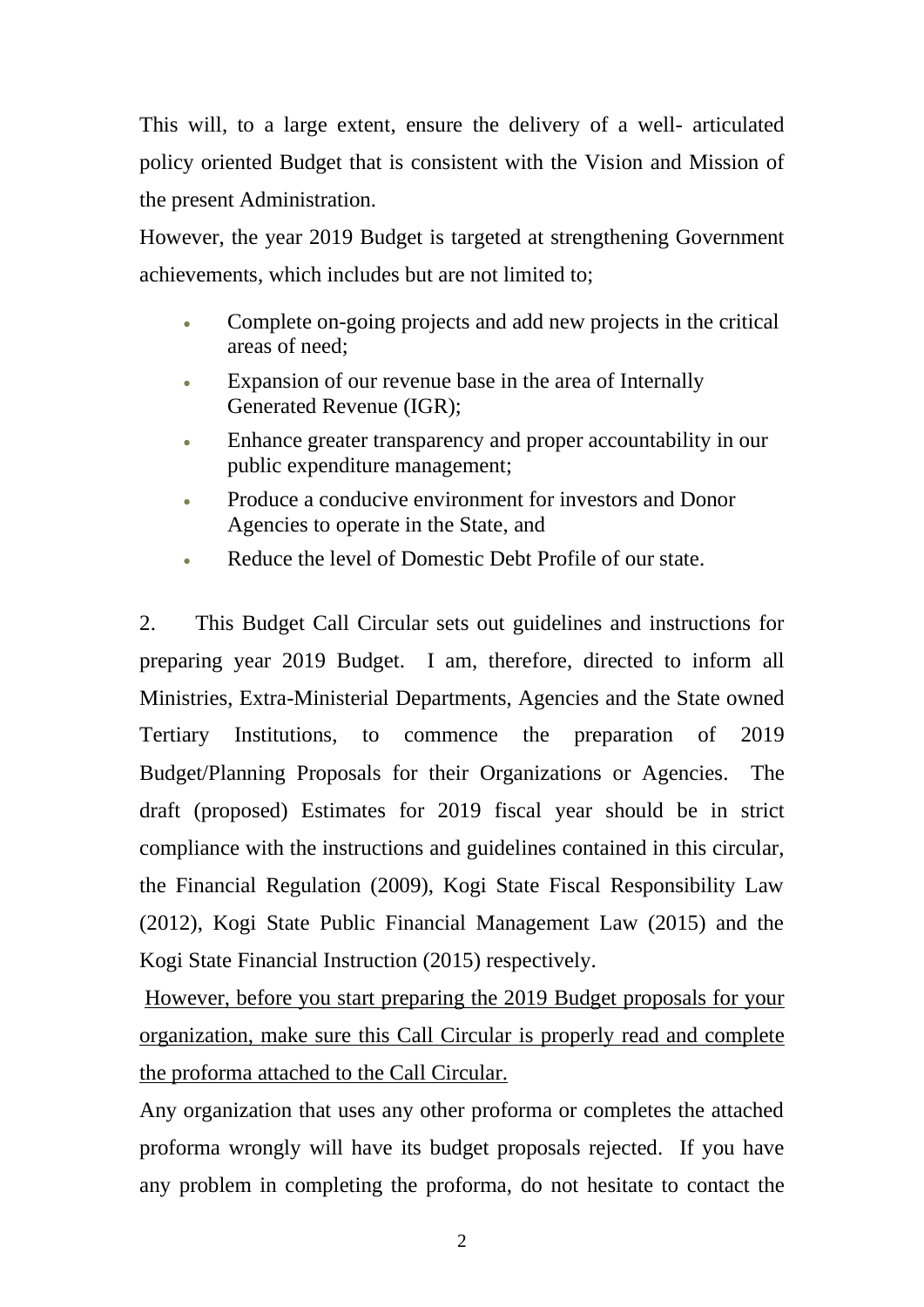Director Budget, Ministry of Budget and Planning, Lokoja, for possible assistance, please.

## **3. MEDIUM TERM EXPENDITURE FRAMEWORK**

Kogi State Government has adopted the preparation of the Multi Year Budget Framework (MYBF) document as part of the movement towards a comprehensive Medium Term Expenditure Framework (MTEF) process.

The Ministry has carefully populated the MTEF/MYBF document to reflect Federal policies and the New Direction Agenda of the State Government focusing on (Education; Health; Job Creation; Youth Engagement; Infrastructure and Utility as well as Public Sector/Pension Reform, using the current trend of economic realities in relation to:

- ❖ Oil Production Bench Mark
- ❖ National Inflation Rate
- ❖ National Real GDP Growth
- ❖ State Inflation (Not available)
- ❖ State Real GDP Growth (Not available)
- ❖ State GDP Actuals (Not available)
- ❖ Oil price Bench Mark
- ❖ NGN: USD Exchange Rate

# **4. Medium Term Policy Thrust**

The fiscal strategy of Government is anchored on the on-going Public Financial Management Reform (PFM). Over the period 2019- 2021, the State Government fiscal policy will seek to improve efficiency and effectiveness of spending; achieve a better balance between capital and recurrent expenditure, including greater control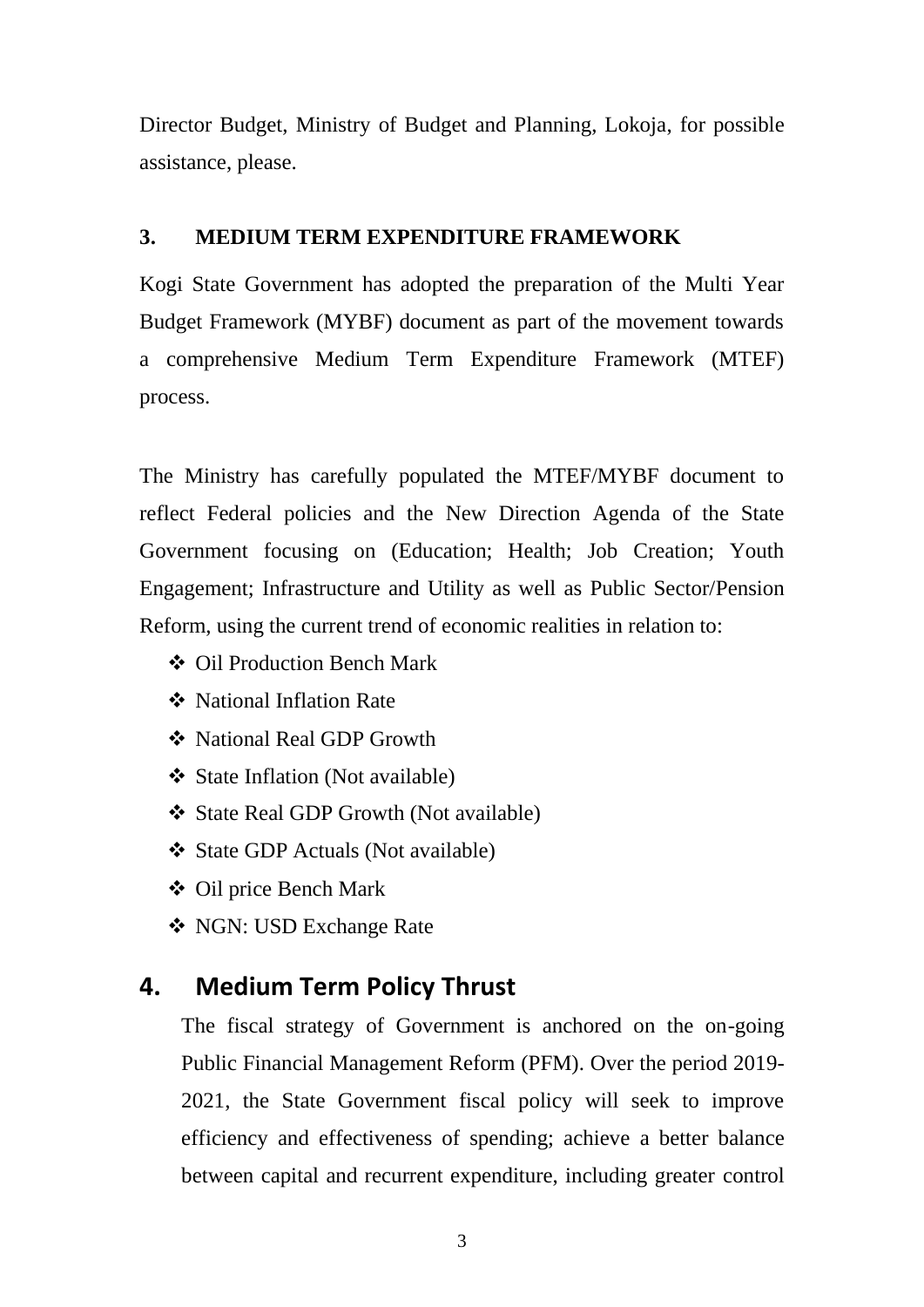of the wage bill; upgrade critical infrastructure such as Road and Housing as well as the 5 Thematic areas of the New Direction Agenda of the State Government consisting Education; Health; Job Creation/ Youth Engagement; Infrastructure and Utility; and Public Sector/Pension Reform geared towards boosting revenue receipts by identifying and blocking revenue leakages; and gradual fiscal consolidation in order to achieve a level of public spending consistent with macroeconomic stability.

# **5. Objectives and Targets**

The specific objectives of this document, which is anchored on effective allocation of scarce resources to identify critical programmes and projects, include the following, to:

- Complete on-going projects and add new projects in the critical areas of need.
- Continue to expand sources of revenue, to boost our Internally Generated Revenue (IGR) in particular and maximize the state revenue potential
- Enhance greater transparency and proper accountability in our public expenditure management.
- Produce a conducive environment for investors and Donor Agencies to operate in the State, and
- Reduce the level of Domestic Debt Profile of our state.

# **6. MEDIUM TERM FISCAL FRAMEWORK**

 In line with MTEF procedures, the Medium Term Fiscal Framework (MTFF) 2018-2021 was prepared and centred on projected aggregate resources available to Government to drive its various programmes and projects in the next 3 years. These projections are centred on some macro-economic assumptions as scheduled in the table below: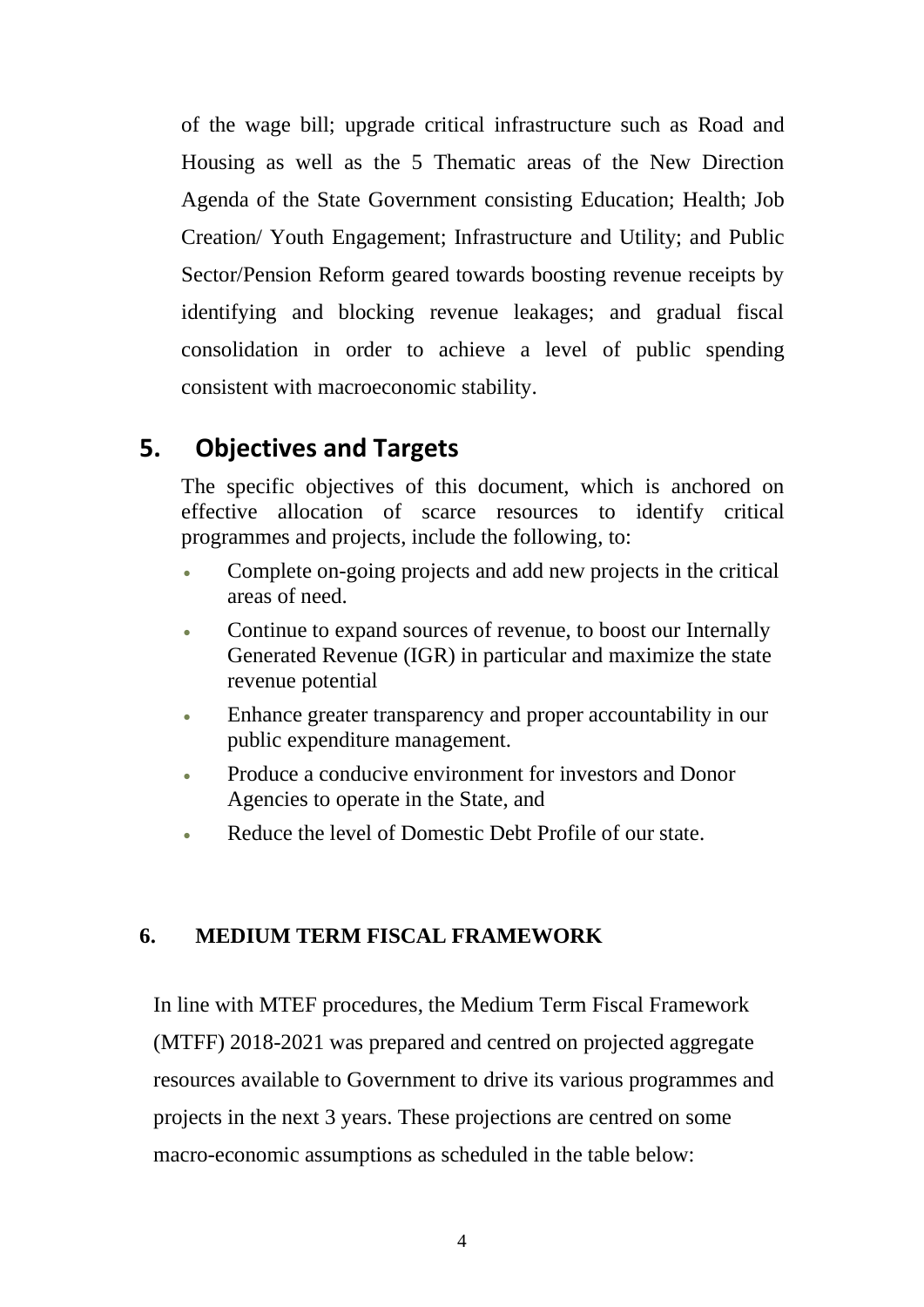| <b>Item</b>              | 2018    | 2019    | 2020    | 2021    |
|--------------------------|---------|---------|---------|---------|
| National Inflation       | 14.00%  | 14.80%  | 14.40%  | 14.40%  |
| <b>National Real GDP</b> |         |         |         |         |
| Growth                   | 2.10%   | 1.90%   | 2.00%   | 2.00%   |
| State Inflation          |         |         |         |         |
| State Real GDP Growth    |         |         |         |         |
| State GDP Actual         |         |         |         |         |
| Oil Production           |         |         |         |         |
| Benchmark (MBPD)         | 2.3000  | 2.3000  | 2.3000  | 2.4000  |
| Oil Price Benchmark      | \$45.00 | \$45.00 | \$50.00 | \$55.00 |
| NGN:USD Exchange Rate    | 305     | 305     | 305     | 305     |

Source:

## 7. **Focus of the Fiscal Framework**

- $\triangleright$  Expenditure for 2019 is set at a credible and sustainable level;
- ➢ Expenditure geared towards poverty alleviation and sustainable

Economic growth;

- ➢ Ensuring better transparency, accountability and comprehensiveness of budget
- ➢ Expansion of revenue base by promoting activities in the non-oil sector;
- $\triangleright$  To continue to expand the state tax net to boost Internally Generated Revenue (IGR)
- ➢ To complete on-going projects and initiate ones in the critical areas of need
- ➢ To produce a conducive environment for investors and Donor Agencies to operate in the State;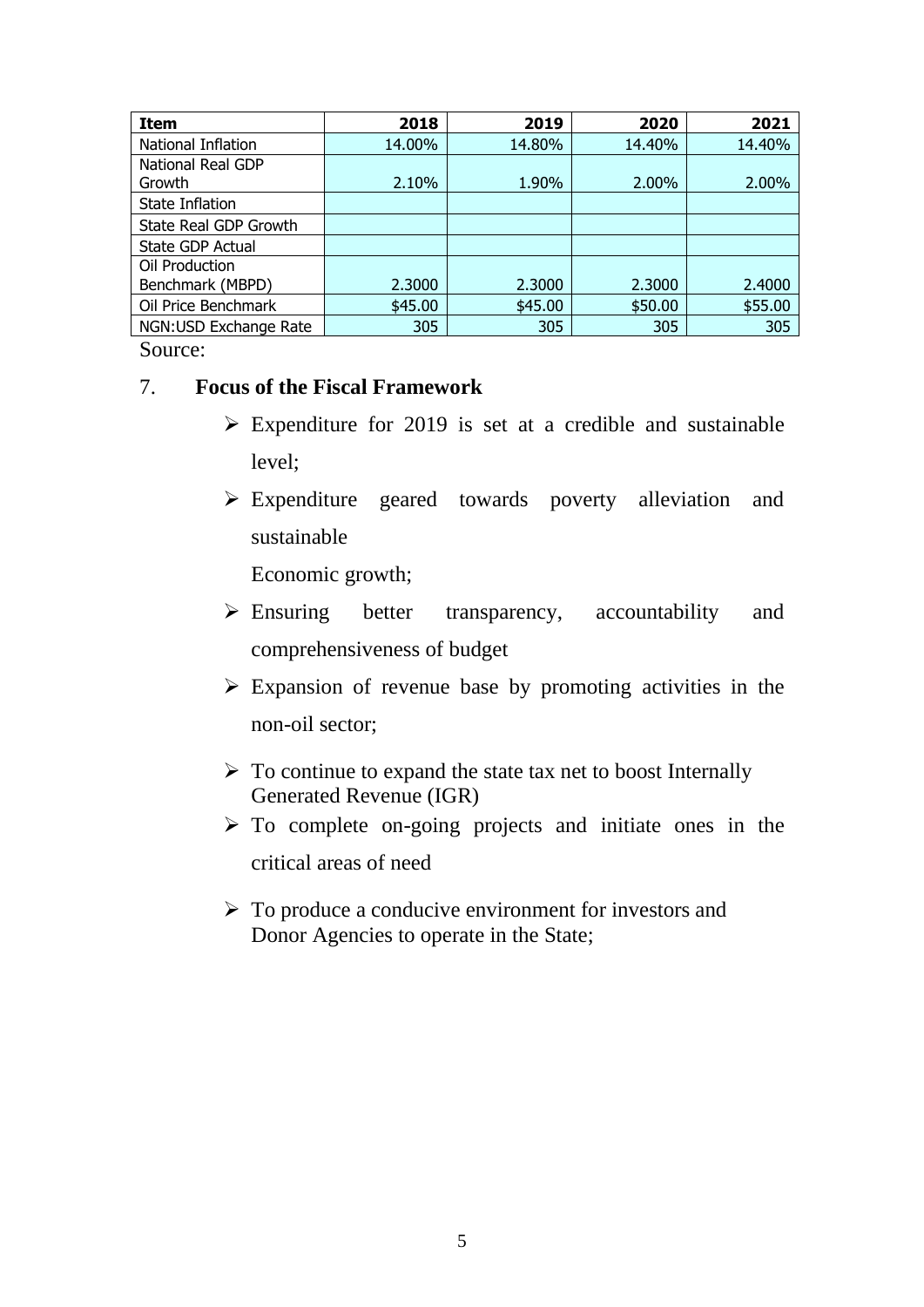## **8. Fiscal Strategy Projections for 2019-2020**

| S/N                      | <b>ITEM</b>                     | 2018               | <u>i ivjevuvi</u><br>IJ IVI EV IV A<br><b>MTBF PROJECTION N'bn</b> |                  |                  |  |  |
|--------------------------|---------------------------------|--------------------|--------------------------------------------------------------------|------------------|------------------|--|--|
|                          |                                 | <b>APPROVED</b>    |                                                                    |                  |                  |  |  |
|                          |                                 | <b>BUDGET N'bn</b> |                                                                    |                  |                  |  |  |
|                          |                                 |                    | <b>YEAR 2019</b>                                                   | <b>YEAR 2020</b> | <b>YEAR 2021</b> |  |  |
| A.                       | <b>Total</b>                    |                    |                                                                    |                  |                  |  |  |
|                          | <b>Revenue</b>                  | 151,677,854,494    | 155,701,859,996                                                    | 156,620,643,312  | 159,051,752,777  |  |  |
|                          | <b>Total</b>                    |                    |                                                                    |                  |                  |  |  |
|                          | <b>Internally</b>               |                    |                                                                    |                  |                  |  |  |
| <b>B.</b>                | <b>Generated</b>                |                    |                                                                    |                  |                  |  |  |
|                          | <b>Revenue</b>                  |                    |                                                                    |                  |                  |  |  |
|                          | (IGR)                           | 33,661,542,542     | 34,166,872,097                                                     | 34,679,375,179   | 35,199,565,806   |  |  |
| $\mathbf{i}$             | Internally                      |                    |                                                                    |                  |                  |  |  |
|                          | Generated                       |                    |                                                                    |                  |                  |  |  |
|                          | Revenue                         |                    |                                                                    |                  |                  |  |  |
|                          | (IGR)                           | 33,661,542,542     | 34,166,872,097                                                     | 34,679,375,179   | 35,199,565,806   |  |  |
| $\ddot{\rm ii}$          | Capital                         |                    |                                                                    |                  |                  |  |  |
|                          | Receipt                         | 60,443,066,836     | 43,500,000,000                                                     | 43,500,000,000   | 43,500,000,000   |  |  |
| $C_{\bullet}$            | Federal                         |                    |                                                                    |                  |                  |  |  |
|                          | <b>Transfers</b>                | 57, 573, 245, 116  | 78,034,987,898                                                     | 78,441,268,133   | 80,352,186,970   |  |  |
|                          | <b>Total</b>                    |                    |                                                                    |                  |                  |  |  |
| D.                       | <b>Recurrent</b>                |                    |                                                                    |                  |                  |  |  |
| $\mathbf{i}$             | <b>Expenditure</b><br>Personnel | 64,066,761,233     | 63,331,043,766<br>28,362,323,285                                   | 63,892,698,599   | 64,694,677,691   |  |  |
|                          | Cost                            | 28,255,298,068     |                                                                    | 28,574,290,914   | 29,023,085,929   |  |  |
| $\overline{\textbf{ii}}$ | Overhead                        | 35,811,463,165     | 34,968,720,480                                                     | 35,318,407,685   | 35,671,591,762   |  |  |
|                          | Cost                            |                    |                                                                    |                  |                  |  |  |
|                          | <b>Total</b>                    |                    |                                                                    |                  |                  |  |  |
| E.                       | Capital                         |                    |                                                                    |                  |                  |  |  |
|                          | <b>Expenditure</b>              | 87,611,093,261     | 85,665,951,445                                                     | 85,983,515,097   | 87,507,956,545   |  |  |
| F.                       | Financial                       | $\theta$           |                                                                    |                  |                  |  |  |
|                          | Surplus                         |                    | 6,704,864,784                                                      | 6,744,429,616    | 6,849,118,541    |  |  |
| G.                       | <b>Budget Size</b>              |                    |                                                                    |                  |                  |  |  |
|                          |                                 | 151,677,854,494    | 155,701,859,996                                                    | 156,620,643,312  | 159,051,752,777  |  |  |

# Fiscal Strategy Projections for 2019-2020

## **9. MEDIUM TERM SECTOR STRATEGY (MTSS)**

Ministries, Extra-Ministerial Departments, Agencies and the State owned Tertiary Institutions should bear in mind that the preparation of year 2019-2021 Budget will be Medium Term Sector Strategy (MTSS) driven, where the details of every sector are analysed with various key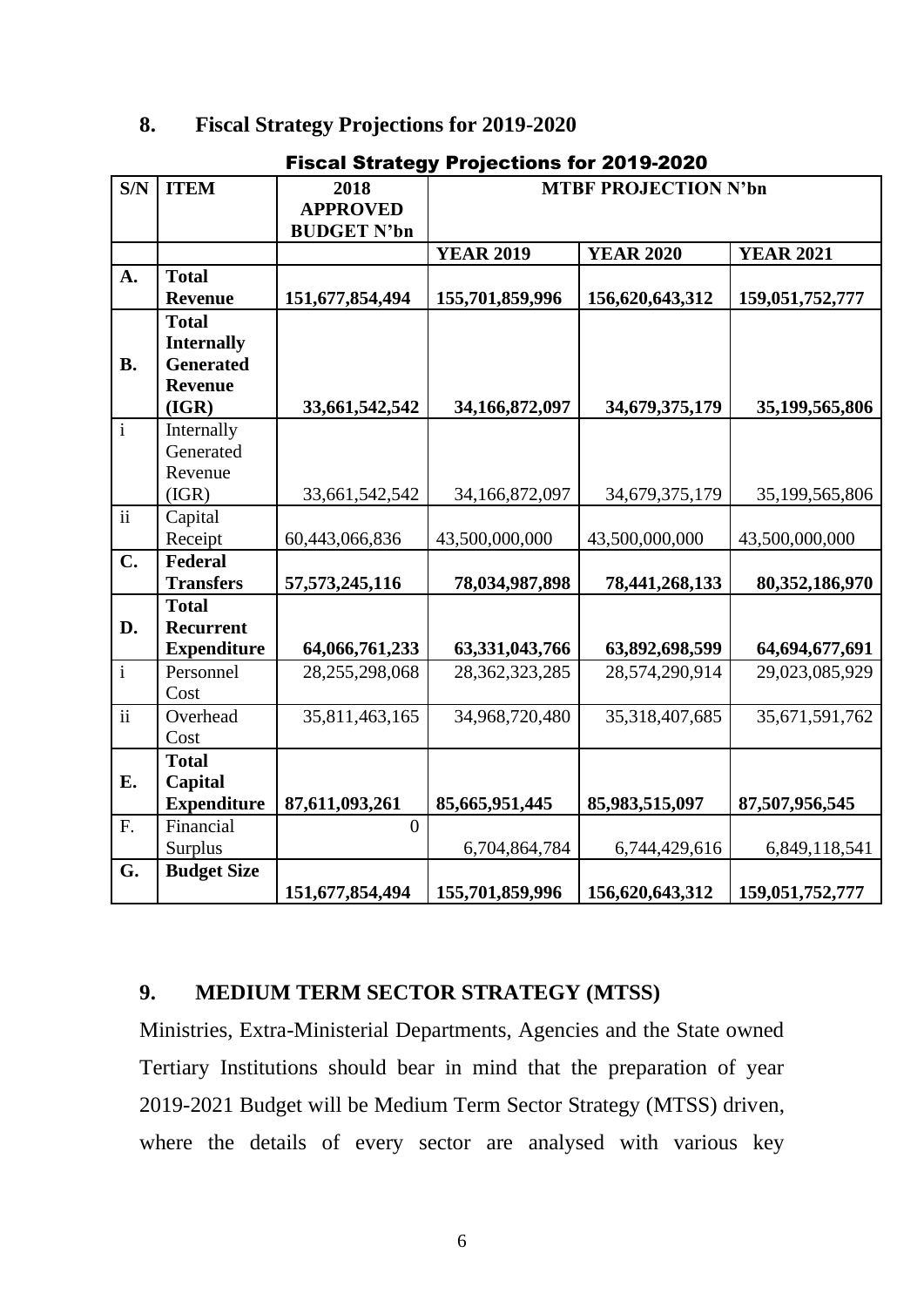performance indicators for better monitoring and improvement through SWOT analysis.

## **10. RESOURCE ALLOCATIONS ACCORDING TO SECTORS**

Kogi State Government is poised to maintain the established National Chart of Accounts of 5 sectors in its approach to resource allocation. This is to ensure a robust and critical evaluation of programmes/ projects through efficient and effective tracking of the budget, which will eventually add value to the well-being of the citizenry. The performance of the State can be measured in accordance with the international best practices.

| <b>SECTOR</b>        | <b>Perce</b> | <b>Estimates 2019</b> | <b>Perce</b> | <b>Estimates 2020</b> | <b>Perce</b> | <b>Estimates 2021</b> |
|----------------------|--------------|-----------------------|--------------|-----------------------|--------------|-----------------------|
|                      | ntage        |                       | ntage        |                       | ntage        |                       |
|                      | %            |                       | %            |                       | %            |                       |
| <b>ADMINISTRA</b>    | 104.52       | 44,215,063,710        | 104.52       | 44,556,991,993        | 104.52       | 45,135,961,032        |
| <b>TIVE</b>          |              |                       |              |                       |              |                       |
| <b>ECONOMIC</b>      | 88.28        | 60,942,908,499        | 88.28        | 61,211,984,355        | 88.28        | 62,254,520,757        |
| LAW <sub>&amp;</sub> | 16.24        | 5,710,080,250         | 16.24        | 5,753,576,049         | 16.24        | 5,834,876,518         |
| <b>JUSTICE</b>       |              |                       |              |                       |              |                       |
| <b>SOCIAL</b>        | 90.97        | 38,128,942,750        | 90.97        | 38,353,661,299        | 90.97        | 38,977,275,929        |
| Total                | 300.00       | 148,996,995,210       | 300.00       | 149,876,213,696       | 300.00       | 152,202,634,236       |
| <b>Contingency</b>   |              | 2,979,939,904         |              | 2,997,524,274         |              | 3,044,052,685         |
| <b>Reserve</b>       |              |                       |              |                       |              |                       |
| <b>Planning</b>      |              | 3,724,924,880         |              | 3,746,905,342         |              | 3,805,065,856         |
| <b>Reserve</b>       |              |                       |              |                       |              |                       |
| <b>Grand Total</b>   | 300.00       | 155,701,859,995       | 300.00       | 156,620,643,312       | 300.00       | 159,051,752,776       |

# **11. YEAR 2018 HALF-YEAR BUDGET PERFORMANCE**

## **12. PROPOSED YEAR 2019 BUDGET: POLICY FOCUS AND PRIORITIES**

The State Government fiscal policy focus and priorities is directed at

 $\overline{\phantom{a}}$  Improving the effectiveness and efficiency of spending;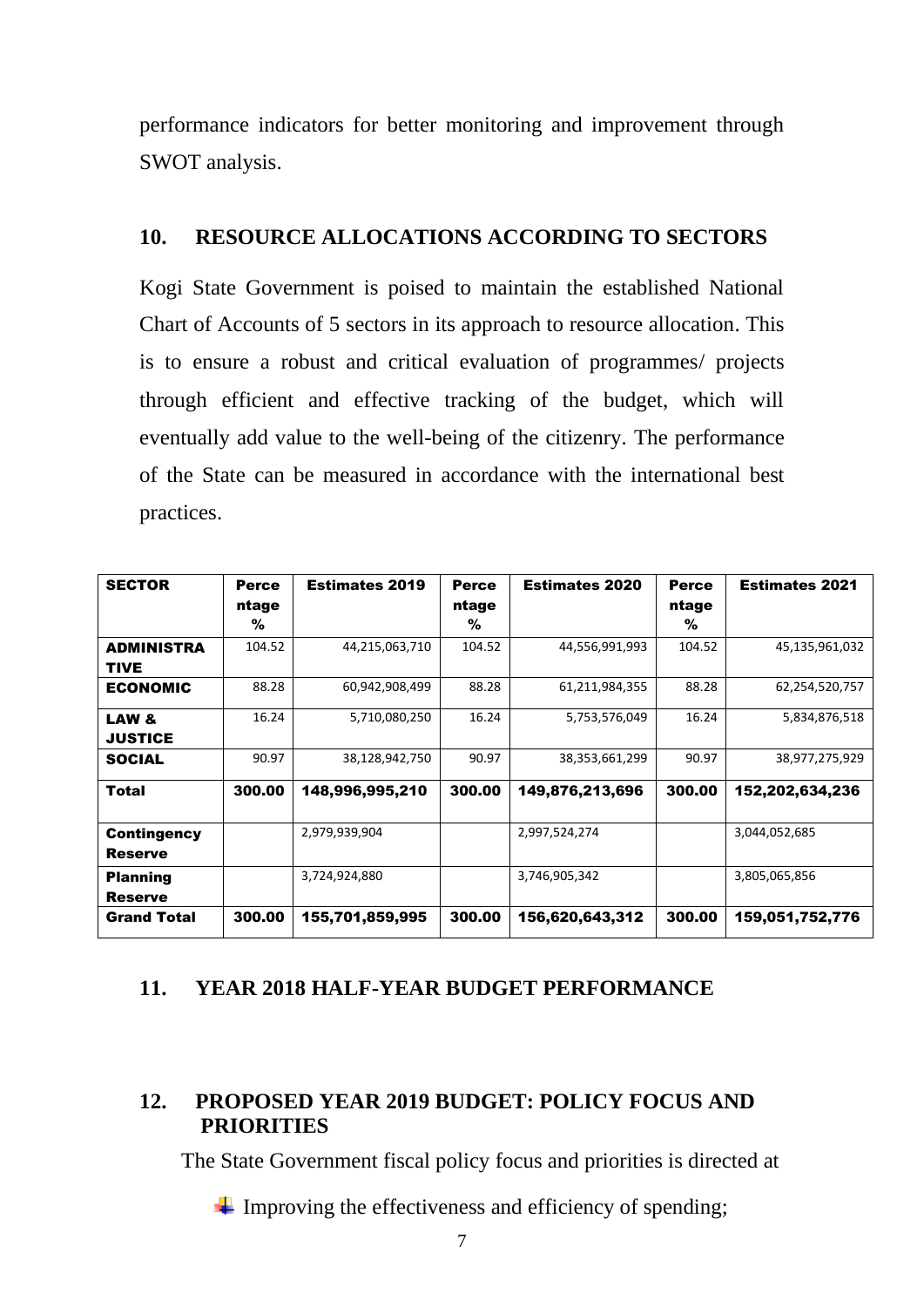- Achieving a better balance between capital and recurrent expenditure, including greater control of the wage bill;
- $\div$  Directing capital expenditure on critical infrastructure such as Road, Housing, Education, Health, with emphasis on the completion of on-going projects as well as initiate other critical ones as may be dictated by need.
- $\downarrow$  Job Creation/ Youth Engagement;
- Infrastructure and Utility; and
- $\div$  **Public Sector/Pension Reform**
- $\overline{\phantom{a}}$  Boosting revenue receipts by identifying and blocking revenue leakages; and
- Gradual fiscal consolidation in order to achieve a level of public spending consistent with macroeconomic stability.

This policy focus stated above will drive the allocation of the State limited resources available for 2018 fiscal year.

# **13. GUILDLINES TO MDAs FOR THE PREPARATION OF 2019 BUDGET**

- a. Persistent IGR drive;
- b. Completion of on-going projects;
- c. Infrastructural maintenance;
- d. Reforms;
- e. Servicing/payment of outstanding liabilities
- f. Monitoring and evaluation/impact assessment of government programmes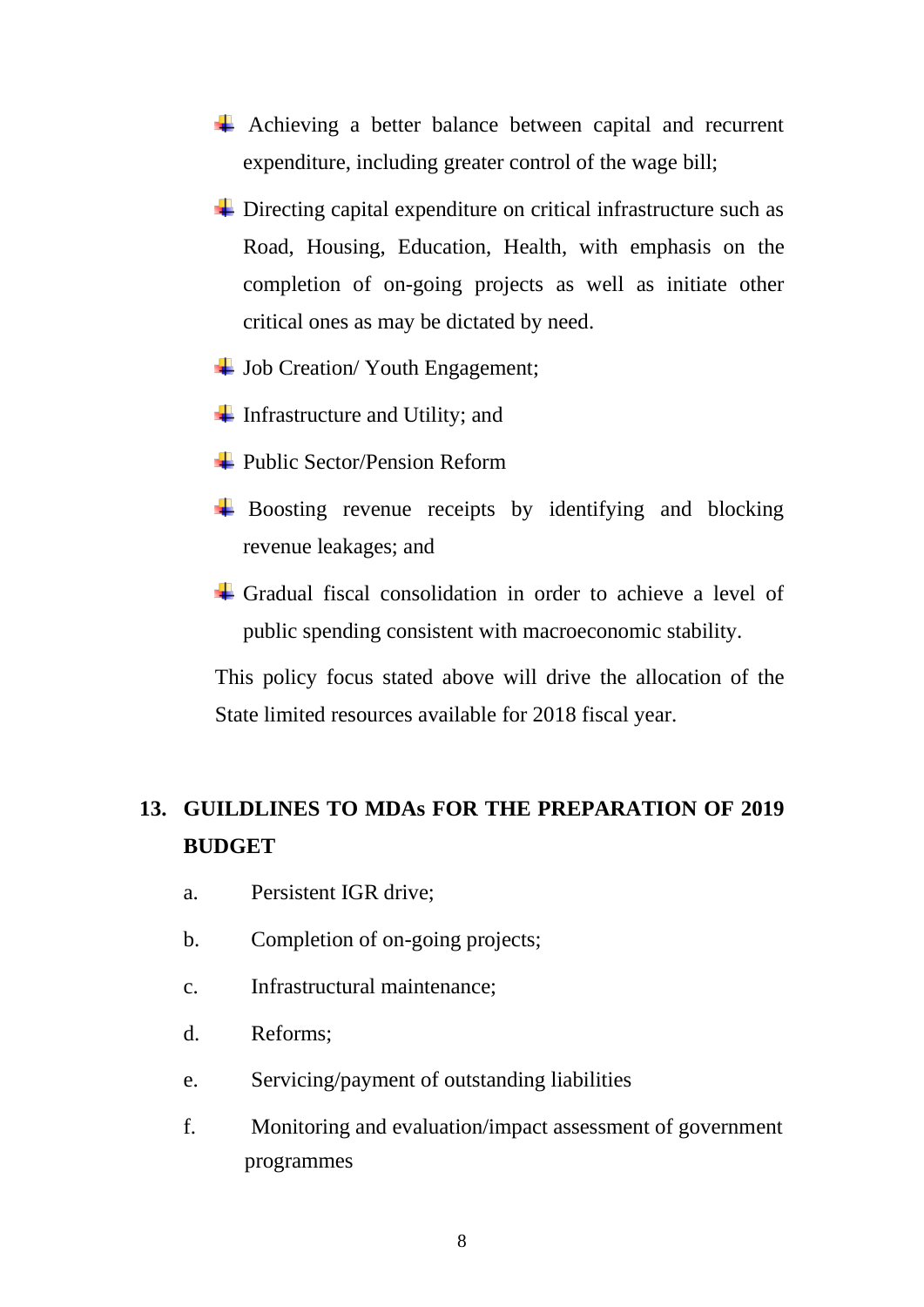## **14. STRATEGIES**

- Regular meeting with key Revenue Stakeholders to entrench aggressive revenue drive and boost the state revenue base;
- Efficient and accountable allocation of resources across and within sectors;
- Good governance through improved transparency and accountability;
- Enhanced prudence through expenditure control;
- **•** Periodic budget performance review
- **EXECULE-based Monitoring and Evaluation with agreed** performance indicators/ performance Management reporting;
- **Impact Assessment of governmental programmes and** projects.

## **15**. **RECURRENT REVENUE ESTIMATES:**

You are to take note of the actual collections and problems of all the Revenue Code/Sub-Codes relevant to your organization before making reasonable proposals for revenue for 2019.

All Ministries/Agencies must endeavour to come up with new sources of revenue as well as make efforts to activate their dormant revenue lines so as to boost the State's Internally Generated Revenue (IGR). Remember to indicate your actual collection in 2018 on each Code.

## **16. (a) RECURRENT EXPENDITURE ESTIMATES - PERSONNEL COSTS:**

Strict discipline should be exercised in the Recurrent Expenditure proposals so as to enable the State Government make reasonable savings from the Recurrent Revenue for Capital Development and Stabilization Fund.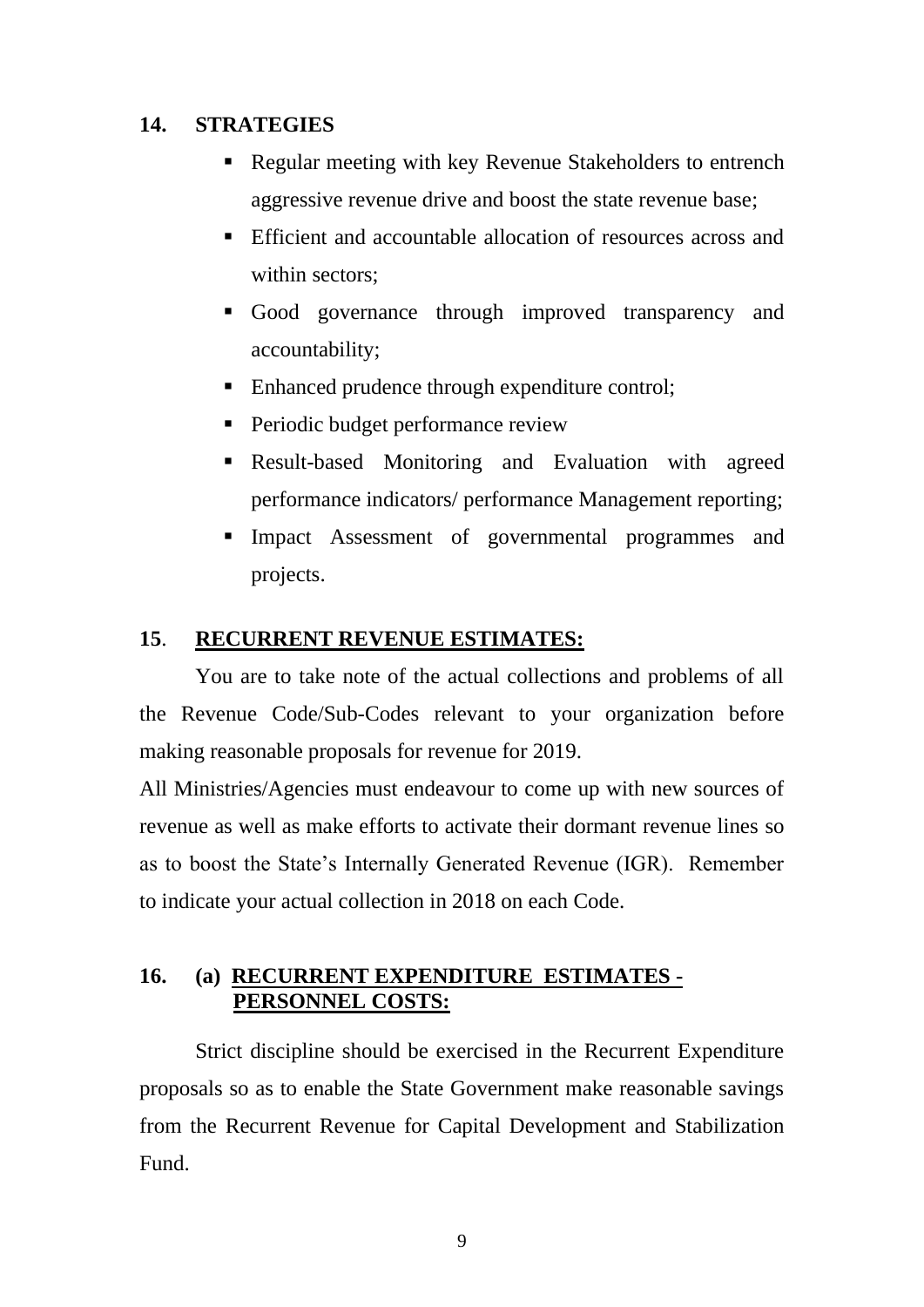In preparing the Personnel Cost Estimates, you are to provide for all existing personnel in your organization. All proposals should be arranged according to Salary Grade Levels  $01 - 16$  starting with GL. 01. I wish to reiterate that your proposals should be made for staff in post (i.e. existing staff) and for anticipated staff promotions. As usual, "NEW" should be shown against new posts and such posts should have been approved by appropriate authority before being proposed in the Budget.

All officers responsible for the preparation of the Budget proposals should liaise with Directors of various Departments in their Organizations to ensure that their staff needs are reasonably taken care of in the proposals before submission. The current year 2018 Approved Budget should serve as a guide to you in the preparation of 2019 Budget proposals especially recurrent expenditure proposals while that of capital expenditure proposals should be on Zero Based Budgeting. Ensure that proposals for each Department, Division and Section are prepared separately. Note that there should be only ONE DIRECTOR (GL. 16) and NOT two in each Department and no Director in a Division, Section or Unit of a Department. You are equally advised to work within the envelop/ceilings available for your personnel cost estimates.

## **17**. **STAFF NOMINAL ROLL:**

You are required to prepare a comprehensive and up-to-date Staff Nominal Roll for your organization. All information required should be carefully and correctly entered accordingly on the proforma (Annex III) attached. Note that the nominal roll for each Department/Division, and Section and Unit should be prepared separately to agree with your proposals on Personnel Costs Estimates (Annex II) each starting from GL.  $01 - 16$ .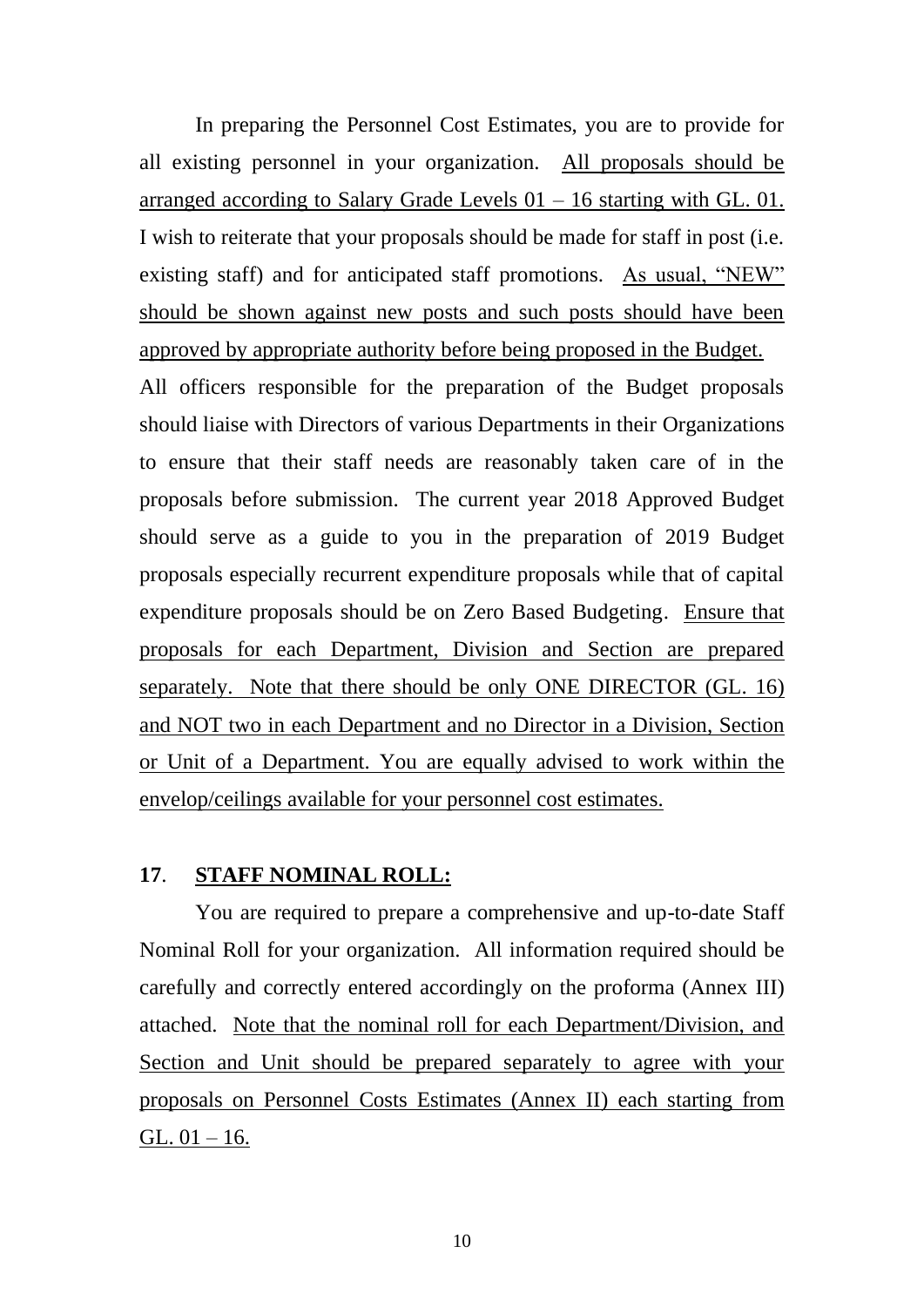#### **18**. **OVERHEAD COSTS ESTIMATES:**

Proposals for Overhead Costs are to be prepared using the chart of Account code of expenditure. In addition, Ministries/Extra-Ministerial Departments and Parastatals with Expenditure other than what is contained in the chart of Account should be accompanied with detailed explanations. All your Overhead Costs proposals should be made on proforma (Annex IV) in line with the envelop /ceilings available for your overhead cost estimates.

## **19**. **CONSOLIDATED REVENUE FUND CHARGES (CRFC):**

All Government organizations responsible for payment of emoluments of Statutory Public and Political Office Holders should submit their proposals on proforma (Annex V) attached to this circular.

## **20. PARASTATALS:**

Usually, proposals from Parastatals or other Government Agencies are sent through their superintending/supervisory Ministries which are expected to scrutinize these proposals before forwarding them to us.

It is expected that Parastatals should identify new sources of revenue to broaden their internal revenue base and efforts should be intensified to increase their Internally Generated Revenue. Ensure that you activate the revenue lines that are dormant in your Organization. All expected grants, subventions and loans from various organizations including the State Government should be clearly stated and the purpose for such grants/loans should be explicitly stated. Proposals for revenue and expenditure for the Parastatals should be submitted on the proforma as mentioned in paragraphs  $1 - 6$  above in line with the envelop/ceilings available for your Agencies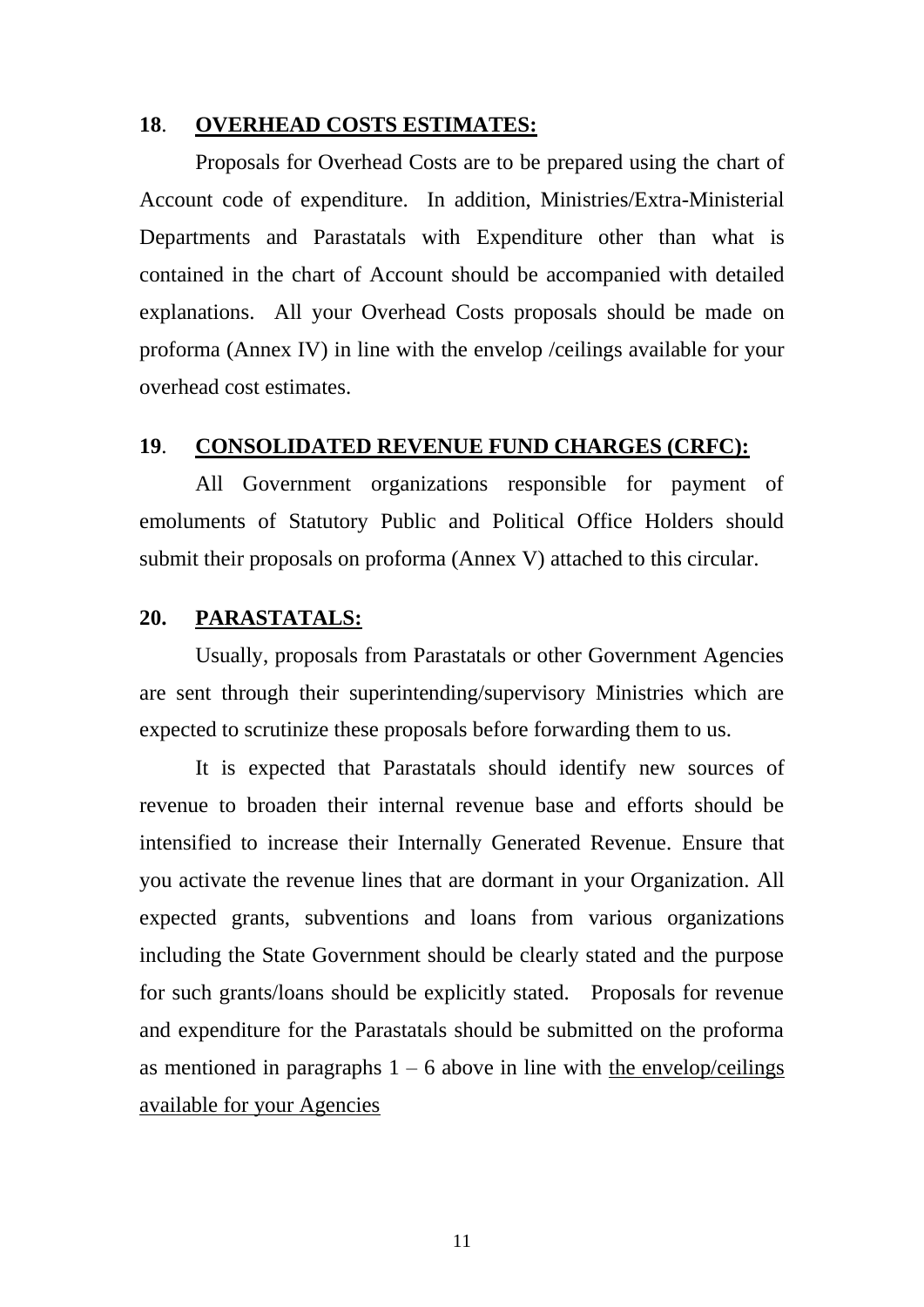#### 21. **CAPITAL ESTIMATES:**

(a) **Capital Receipts):-** In preparing the 2019 Capital Estimates, the Codes and Sub codes as contained in the Kogi State chart of Accounts should be adopted; however, proposals for new ones may be included. Proposals for capital receipts should include grants and expected drawdown from internal and external loans. The sources of the loans and grants as well as any State Government Cash Counterpart Contribution (GCCC)/ Financial assistance for each of Loans/Grants where applicable, should be indicated clearly with its activities and objectives. In the case of external loans, details of such as foreign currency component, the Naira component, the interest rate, amortization period, the conditions attached to the draw-down as well as approval by the Federal Government for such loans should be submitted to us along with the proposals. Proposals for Capital Receipts should be submitted on profoma (Annex VI) attached.

(b) **Capital Expenditure: -** Your proposals for Capital Expenditure estimates should be populated on Zero Based Budgeting in line with your organization's priority within the limited resources available for you in 2019. You are to support your capital Budget proposals with profoma invoice (Technical Specification and Cost), Bill of quantity and necessary technical drawings in relevant areas. In addition, any National Policy on the various sub-sectors such as Education, Health, Industry, etc. should be integrated into your proposals as applicable. You are advised to properly cost your projects for 2018 and your submission should also include up-to-date actual expenditure on your capital projects in the 2018 Approved Budget and the bill of quantity and technical specifications. Proposals for capital projects should be submitted on proforma (Annex VII) attached.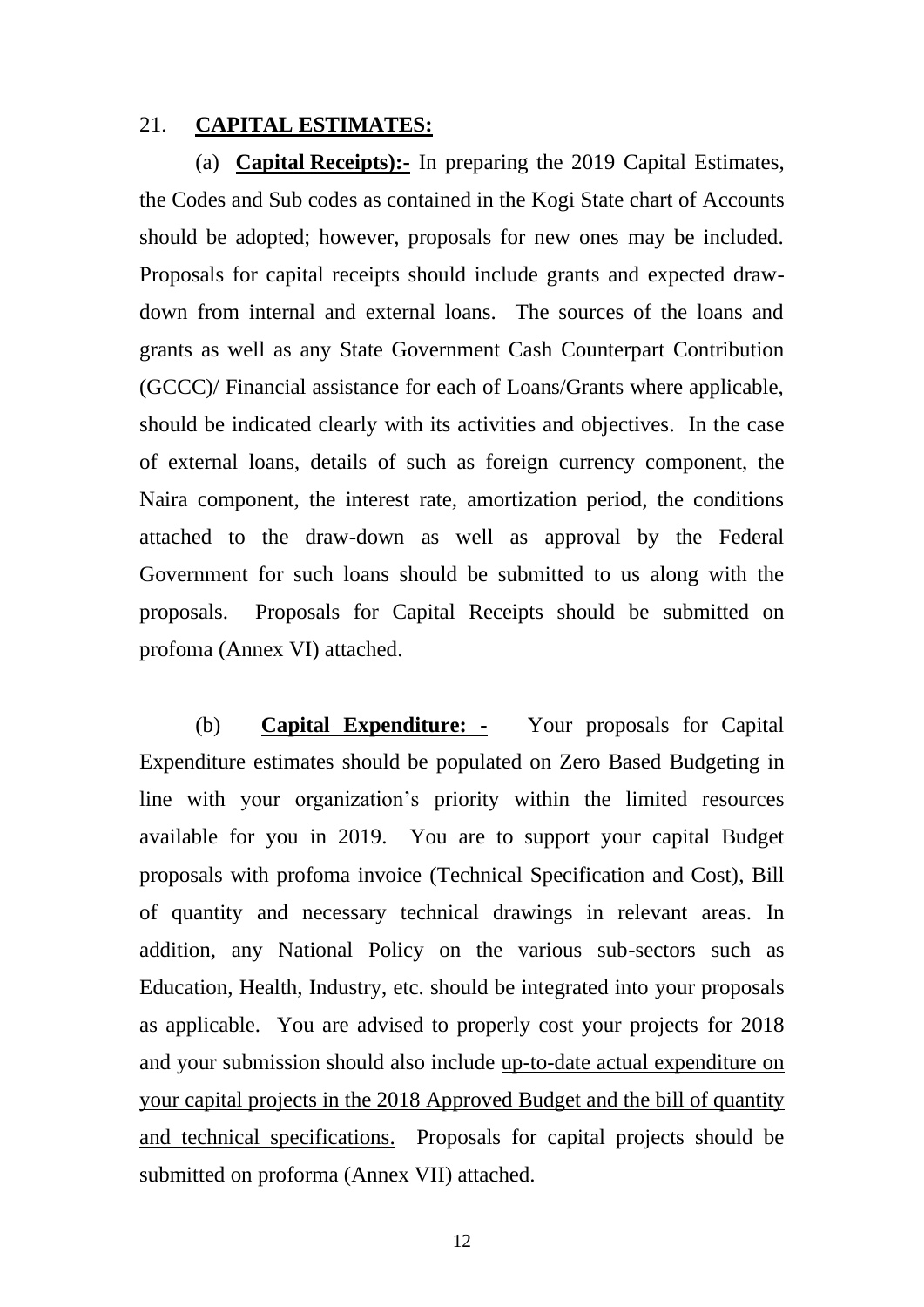## 22. **MODE OF SUBMISSION:**

Each Ministry/Extra-Ministerial Department/Parastatal or Agency is expected to submit fifteen (15) hard copies and one (1) soft copy of its Budget proposals to the Ministry of Budget and Planning, Lokoja. The submission should be page numbered and properly arranged in file jackets (15). In addition, an extra copy of the Recurrent Revenue proposals (Annex I) should also be forwarded to the Chairman, Board of Internal Revenue; an extra copy of the Personnel Costs Estimates proposals together with the Nominal Roll (i.e. Annex II and IIA) should be forwarded to Permanent Secretary, Establishment and Training Department, Office of the Head of Civil Service, Lokoja, and an extra copy of Capital Receipts and Capital Expenditure proposals (Annex VI & VII) should be sent to the Director of Planning (Macro), Ministry of Budget and Planning, Lokoja. The offices, to which these extra copies of the proposals are sent, are to examine the proposals thoroughly and submit their comments to the Budget Department, Ministry of Budget and Planning during the Technical Budget Defence, please.

#### 23. **DATE OF SUBMISSION:**

Completed and neatly packaged proposals (in 15 file jackets) should be delivered by hand to the Director of Budget in Room 331, Ministry of Budget and Planning, State Secretariat, Phase II Lokoja NOT LATER THAN WEDNESDAY, 29TH AUGUST, 2018. Please, make sure your Budget proposals are submitted on this date unfailingly because all processes related to 2019 Budget including approval by House of Assembly and Governor's assent should be completed in December, 2018, in line with the present National Economic Reform agenda.

13